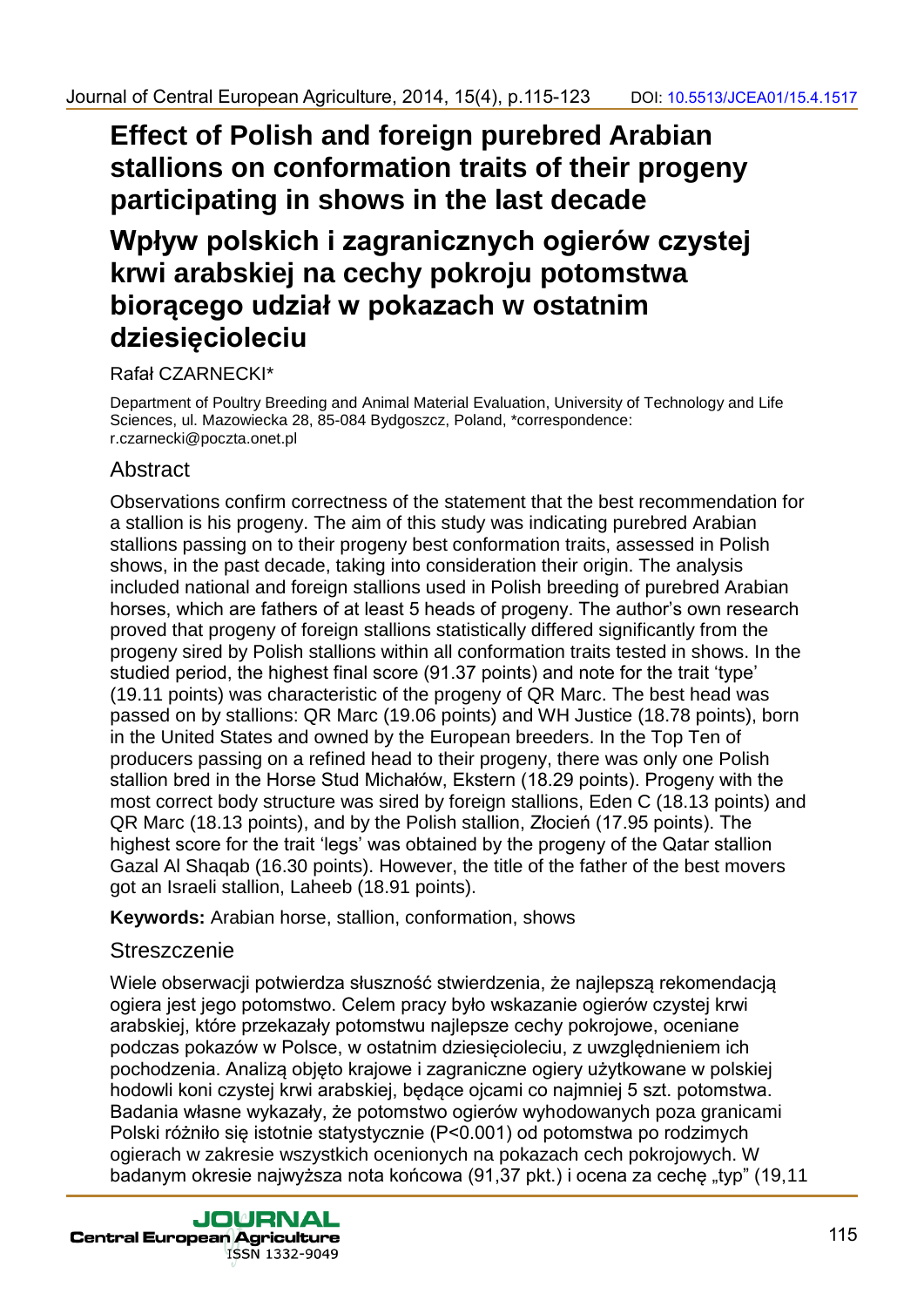pkt.) charakteryzowała potomstwo ogiera QR Marc. Stwierdzono, że najlepszą głowę przekazywały urodzone w Stanach Zjednoczonych, a będące własnością europejskich hodowców ogiery, QR Marc (19,06 pkt.) i WH Justice (18,78 pkt.). W "Top Ten" reproduktorów przekazujących potomstwu urodziwą głowę znalazł się tylko jeden polski ogier, wyhodowany w Stadninie Koni Michałów Ekstern (18,29 pkt.). Potomstwo obdarzone najbardziej poprawną kłodą wyhodowano po zagranicznych ogierach Eden C (18,13 pkt.) i QR Marc (18,13 pkt.) oraz wyhodowanym w Polsce ogierze Złocień (17,95 pkt.). Najwyższą punktację za cechę "nogi" otrzymało potomstwo katarskiego ogiera Gazal Al Shaqab (16,30 pkt.). Natomiast miano ojca najlepiej ruszającego się potomstwa przypadło izraelskiemu ogierowi Laheeb (18,91 pkt.).

**Słowa kluczowe:** koń arabski, ogier, pokrój, pokazy

## **Introduction**

Horses are characterized by a relatively low reproduction indicator and a long period of alternation of generations. Therefore, tools offered by biotechnology and molecular genetics are used more and more frequently (Swalve, 2002). Moreover, breeding programs for sport horses are being constantly improved, and they include selection methods as well as methods of estimating the breeding value of stallions (Dubois, et al., 2008; Schubertová, et al., 2014). However, elaborating an objective standard for show horses whose look is subjectively judged, still poses a problem. In the case of Arabian horses, breeding work is additionally made more difficult by the closely related herd. Research carried out by Głażewska & Jezierski (2004) proved that Polish Arabian horses from the pre-war period originate from 213 progenitors. It is widely known that the smaller population, the greater risk of increase in the level of herd homozygosity, and in negative effects connected with it. To prevent this, stallions of foreign origin are leased, or their semen is imported. Czarnecki. Efter tieration Carelian Pureletian And Froreign Pureletian And Froreign Pureletian And Froreign Pureletian And Froreign Pureletian Carelian Carelian Carelian Carelian Carelian Carelian Carelian Carelian Careli

Top Polish State Studs (Janów Podlaski, Michałów and Białka), in total assign about 250 mares for the breeding season every year, while three times as much are assigned by private breeders. Although the Register of Polish Purebred Arabian Horses annually accepts applications of over 200 pure-bred Arabian producers for the breeding season, on a larger scale on average from 30 to 35 stallions are used. Decision of using them is often made under the influence of common opinions, concerning the effect of particular stallions on the formation of traits judged in shows. Preliminary study in this field proved significant differences between groups of progeny from particular producers compared to their peers (Chmiel, et al., 2002). Many observations confirm the truth of the statement that the best recommendation for a stallion is his offspring (Stojanowska, 2010).

The aim of this study was indicating purebred Arabian stallions which passed on to their progeny best conformation traits, judged during national shows in Poland, in the past decade, including their origin.

## Materials and Methods

The analysis included 134 national and foreign stallions used in Polish breeding, whose offspring participated in Polish National Youth Arabian Horse Shows in the past decade. The research included producers whose progeny had at least 5 starts. 48 stallions satisfied the criteria, as in total 954 starts of their offspring were noted.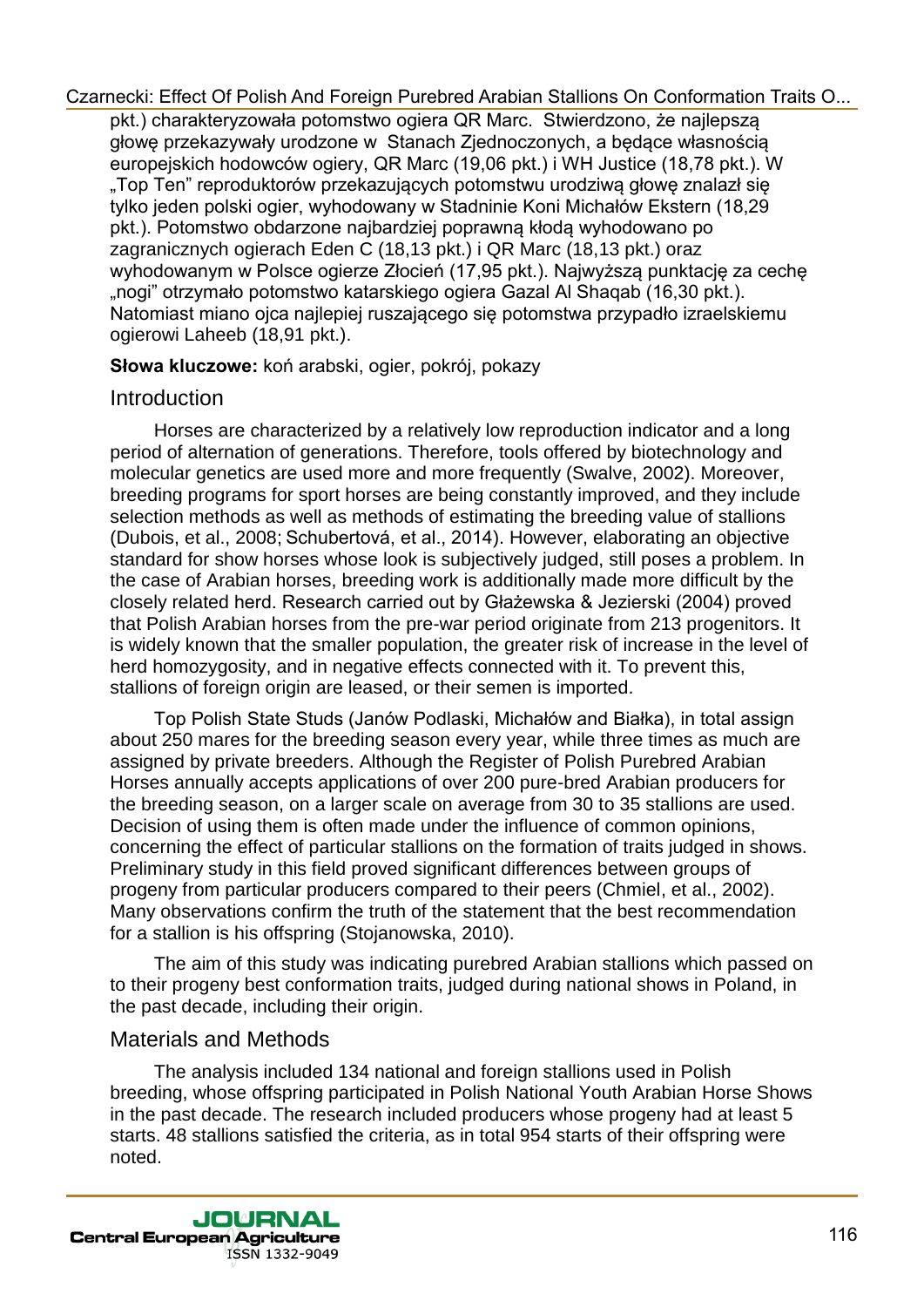Research material consisted of the results of evaluation of yearlings and twoyear-olds. Three-year-old horses were excluded as in the studied championships they participated in an insignificant number (Catalogs of Spring Youth Arabian Horse Shows). The score of each individual taking part in the show was counted as 'start', irrespective of which mother the foal came from, and if it participated as a yearling or both a yearling and a two-year-old. All notes given to every participating individual for the following traits by three judges were taken into consideration: type, head and neck, body, legs and movement, as well as the final point score of the show: the mean of all points. Each trait could be given a maximum of 20 points, while the best final point score possible to achieve was 100 points (Catalogs of Spring Youth Arabian Horse Shows).

Collected numerical data was subjected to statistical analysis with the use of the program SAS Enterprise Guide 4.3. Mean values were calculated (x), as well as the standard deviation (SD) and coefficient of variability (CV) of the studied traits. Significance of differences between mean values of evaluated traits for the offspring of 10 best stallions was verified with a one-factorial analysis of variance ANOVA, with the use of the Duncan's multiple range test. The t-Student test was applied when comparing the offspring, with regard to the father's origin.

## Results

The number of offspring from a stallion participating in shows in the studied period oscillated between 5-137 heads. Fillies were definitely presented more eagerly in shows as their 596 starts constituted 62.5% of the total number of all starts, while for colts the respective values were 37.5% and 358 starts. Most of the judged horses originated from 32 national stallions bred in Poland (71.07%), while the remaining part included the offspring of 16 foreign producers (28.93%).

The author's own research proved that the offspring of foreign-bred stallions differed statistically (P<0.001) from the offspring sired by Polish stallions within all conformation traits judged in shows (Table 1). The offspring obtained an average final point score higher by 1.62 points, and this difference was greater in the case of fillies (1.76 points) than in colts (1.55 points). Within particular conformation traits the greatest differences occur when evaluating the type (0.41 points), head and neck (0.45 points) and movement (0.41 points). Statistically significant differences were observed also within the body (0.17 points) and legs (0.15 points), however differences in the point score were smaller. The smallest statistically significant differences (P<0.05) within the sex group were observed in the body of colts, whose mean note, depending on the father's origin, differed on average by 0.14 points. Czarnecki. Effect of Proleh And Evropian Purchers Antalian Stalinons On Conformation Trails of the Antalian Stalinons On Conformation Trails of the stars of the stars of the stars of the stars of the stars of the stars of

| <b>Stallions</b> | Sex | Number | Total<br>points    | Type                 | Head<br>and<br><b>Neck</b> | <b>Body</b><br>and<br><b>Topline</b>             | Legs                 | Movement                |
|------------------|-----|--------|--------------------|----------------------|----------------------------|--------------------------------------------------|----------------------|-------------------------|
| Polish           | З   | 244    | 86.70***<br>± 2.56 | $17.89***$<br>± 0.69 | ± 0.72                     | $17.68^{***}$ $17.37^{*}$ ± $15.96^{**}$<br>0.52 | ± 0.47               | 17.81*** $\pm$<br>0.74  |
|                  | P   | 434    | 87.86***<br>± 2.49 | $18.21***$<br>± 0.65 | $17.98***$<br>± 0.68       | $17.62***$<br>± 0.52                             | $15.96$ **<br>± 0.42 | $18.10^{***}$ ±<br>0.79 |

Table 1. Comparison of the results of progeny sired by stallions of Polish and foreign origin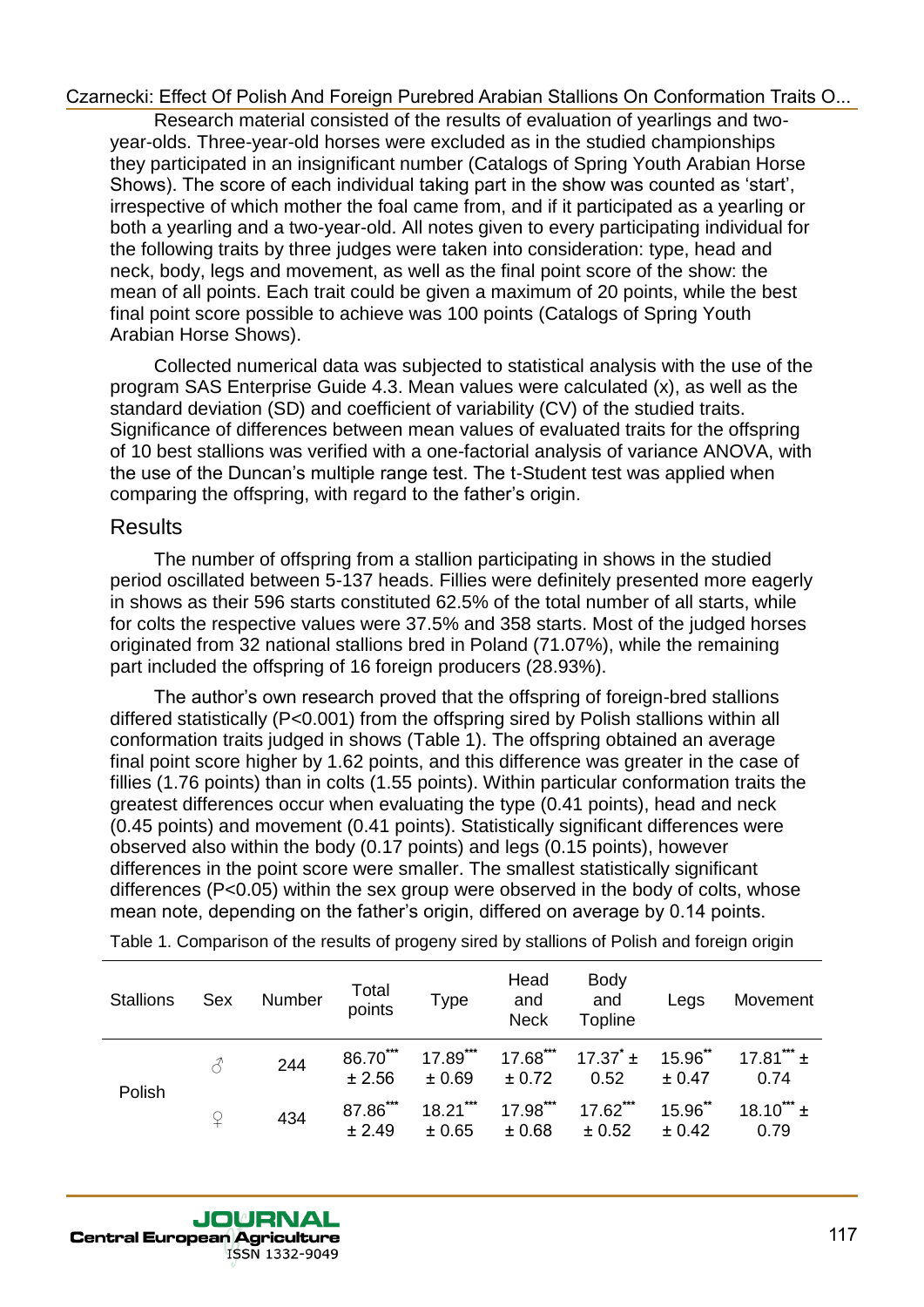|         | 93            | 678 | 87.44***<br>± 2.58 | $18.10***$<br>±0.68  | $17.87***$<br>± 0.71 | $17.53***$<br>± 0.53        | $15.96***$<br>± 0.44 | $18.00^{***}$ ±<br>0.78 |
|---------|---------------|-----|--------------------|----------------------|----------------------|-----------------------------|----------------------|-------------------------|
|         | ♂             | 114 | 88.25***<br>± 2.22 | 18.30***<br>± 0.58   | $18.06***$<br>± 0.62 | $17.51^{\degree}$ ±<br>0.52 | $16.15$ **<br>± 0.46 | $18.25***$<br>0.70      |
| Foreign | $\mathcal{Q}$ | 162 | 89.62***<br>± 2.16 | 18.66***<br>± 0.57   | $18.51***$<br>± 0.61 | 17.83***<br>± 0.44          | $16.09$ **<br>± 0.42 | $18.53***$<br>0.67      |
|         | 93            | 276 | 89.06***<br>± 2.28 | $18.51***$<br>± 0.60 | 18.32***<br>±0.65    | $17.70***$<br>± 0.50        | $16.11***$<br>± 0.44 | 18.41*** $\pm$<br>0.69  |

Czarnecki: Effect Of Polish And Foreign Purebred Arabian Stallions On Conformation Traits O...

Significance level for progeny sired by stallions of Polish and foreign origin \* P ≤0.05, \*\* P ≤0.01, \*\*\* P ≤0.001; ± SD

Table 2 contains mean values of conformation traits in the offspring sired by ten best purebred Arabian stallions participating in shows in the last decade. Most of the offspring was sired by stallion Ekstern, while the fewest by stallions Eden C, El Nabila B, and Padrons Psyche. The average final point score for the population included in the research was 87.91 points, while 20 out of 48 stallions included in the research were above this level. In the "Top Ten" statistically significant differences were observed (p<0.05) between progeny of the highest classified stallion QR Marc (91.37 points) and WH Justice, Al Maraam, Ekstern, Galba and Złocień. The second place was occupied by progeny of the Israeli stallion, Laheeb (90.55 points), with a low coefficient of variability being 1.30%, which testifies to the fact that the stallion passes on his traits to a high degree, and gives equalized progeny.

Within the trait 'type', the mean for the whole population was 18.21 points, while 17 out of 48 evaluated stallions were above this level. The first place was occupied by QR Marc, whose progeny statistically differed significantly (p<0.05) from the progeny of stallion Ekstern, Galba as well as Złocień, and reached a mean of 19.11 points, with a small gap between the maximum (19.67 points) and minimum (18.67 points) note, i.e. 1.00 point. Stallion Laheeb was placed 2nd as his progeny obtained an average note of 18.91 points. This stallion was characterized by the lowest diversification of the trait in the offspring (CV=1.45%). Other stallions in the top five were: WH Justice, Enzo and Al Maraam (18.81, 18.72, 18.67 points, respectively).

Another trait included in the analysis was 'head and neck'. The mean for the whole population was 18.00 points, with a low coefficient of variability at the level of 4.00%. 19 out of 48 stallions were above the mean level. In the Top Ten statistically significant differences (p<0.05) were indicated between the offspring of QR Marc and 6 stallions from last places, as well as between the progeny of WH Justice and Psytadel. Progeny of stallion QR Marc was judged the highest with a mean of 19.06 points with a small gap between the maximum and minimum notes being 1.17, while the lowest obtained note was 18.50 points. The second place belonged to the offspring of stallion WH Justice with a mean score of 18.78. Progeny of stallion Laheeb (3rd place – 18.61 points) were characterized by the lowest diversification of the evaluated trait (1.54%). Czarnecki. Effect Of Polish And Erzologi Purebred Analisin Stallinons On Conformation Traisin Station (167 conformation Traising the station of the station of the station of the station of the stationary of the stationary

Progeny of the American stallion Eden C, which started only five times, along with the progeny of QR Marc, obtained the highest notes for the trait 'body' (18.13 points). The mean for the whole evaluated population was 17.58 points, while 21 out of 48 stallions included in the study were above this level. In the Top Ten, no statistically significant differences were found between progeny of chosen stallions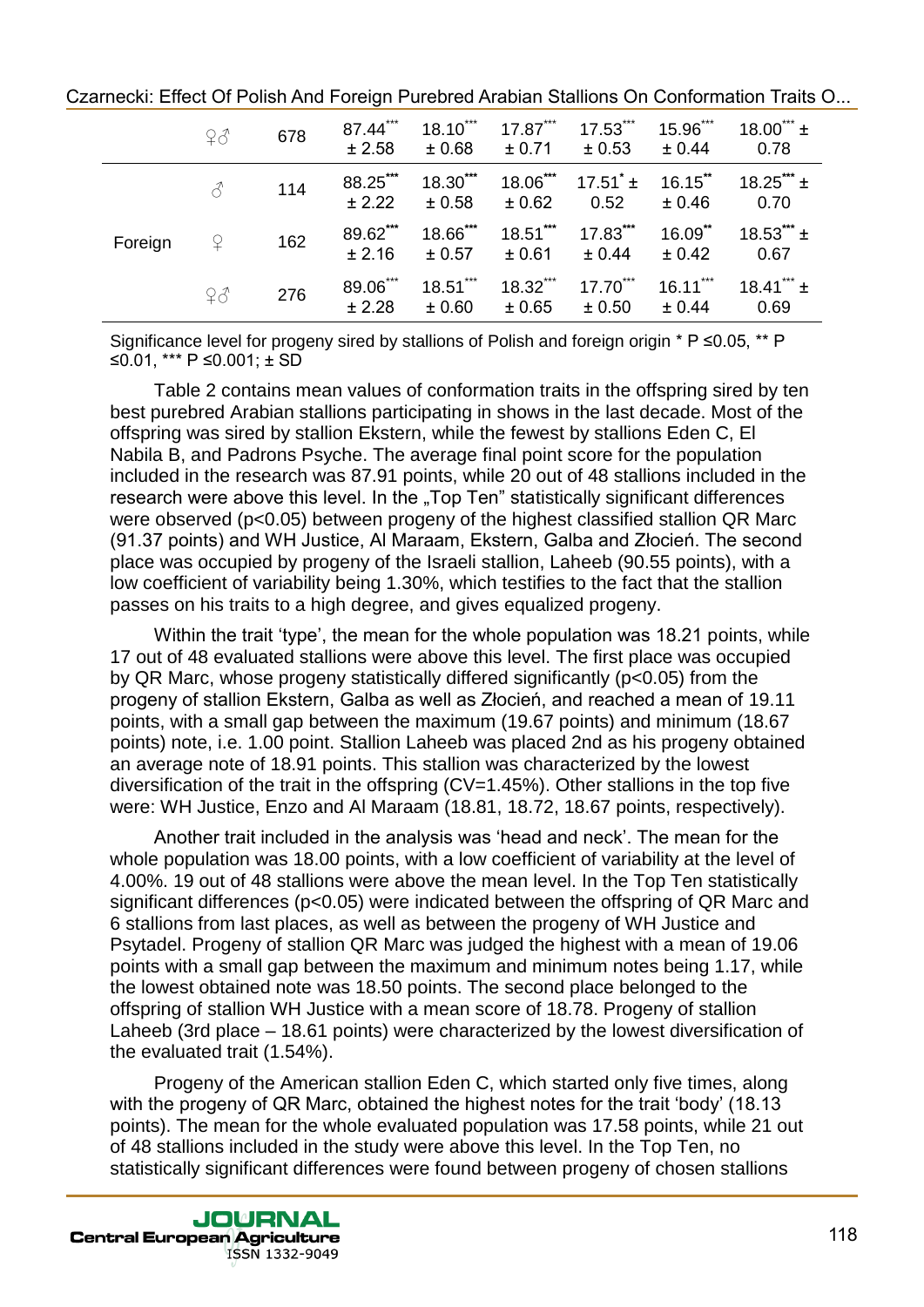| (p<0.05), and the comparison included four stallions which previously were behind                                                                                                                                                                                                                                                                                                                                                                                                                                                                                                                                                                                                                                                                                                            |         |                               |                               |                                  |                               |                     | Czarnecki: Effect Of Polish And Foreign Purebred Arabian Stallions On Conformation Traits O |
|----------------------------------------------------------------------------------------------------------------------------------------------------------------------------------------------------------------------------------------------------------------------------------------------------------------------------------------------------------------------------------------------------------------------------------------------------------------------------------------------------------------------------------------------------------------------------------------------------------------------------------------------------------------------------------------------------------------------------------------------------------------------------------------------|---------|-------------------------------|-------------------------------|----------------------------------|-------------------------------|---------------------|---------------------------------------------------------------------------------------------|
| the leaders (El Nabila B, FS Bengali, HS Etiquette, Magnum Psyche). The most<br>equalized progeny with regard to the body, was obtained from the stallion bred in<br>Great Britain, HS Etiquette, which in the Top Ten was placed 9th, with the mean note<br>of his progeny being 17.78 points, and a low coefficient of variability (1.33%).                                                                                                                                                                                                                                                                                                                                                                                                                                                |         |                               |                               |                                  |                               |                     |                                                                                             |
| Another trait which was taken into consideration were notes for 'legs'. The best<br>results were achieved by the progeny of the Qatar-bred stallion, Gazal AI Shaqab<br>(16.30 points). For the first time in the author's own research, the following stallions<br>bred in Poland entered the Top Ten: Eukaliptus, Drabant and Werbum, as well as the<br>American-bred stallion, Padrons Psyche. No statistically significant differences were<br>indicated between the offspring of producers mentioned above.                                                                                                                                                                                                                                                                             |         |                               |                               |                                  |                               |                     |                                                                                             |
| Within the trait 'movement', the mean for the whole population was 18.12<br>points, while 23 out of 48 stallions included in the study were above this level.<br>Analyzing all the studied traits, in relation to the whole population, these were notes<br>for 'movement', that were distinguished by the highest coefficient of variability<br>(4.30%). The best classified offspring within this trait was the progeny of the Israeli-<br>bred stallion, Laheeb (18.91 points). The first five places also included the following:<br>QR Marc, Eden C, Enzo and Gazal Al Shaqab (18.87, 18.63, 18.59, 18.55 points,<br>respectively).<br>Table 2. Mean values of conformation traits in progeny sired by ten best purebred Arabian<br>stallions participating in shows in the last decade |         |                               |                               |                                  |                               |                     |                                                                                             |
| The Stallion's Name                                                                                                                                                                                                                                                                                                                                                                                                                                                                                                                                                                                                                                                                                                                                                                          | Progeny | Total<br>points               | Type                          | Head<br>and<br><b>Neck</b>       | <b>Body</b><br>and<br>Topline | Legs                | Movement                                                                                    |
| QR Marc                                                                                                                                                                                                                                                                                                                                                                                                                                                                                                                                                                                                                                                                                                                                                                                      | 9       | 91.37 $^{\circ}$ ±<br>1.34    | 19.11 $^{\circ}$ ±<br>0.35    | $19.06^{\circ}$ ±<br>0.35        | $18.13 \pm$<br>0.30           | 16.20 $\pm$<br>0.29 | 18.87 $\pm$<br>0.42                                                                         |
|                                                                                                                                                                                                                                                                                                                                                                                                                                                                                                                                                                                                                                                                                                                                                                                              |         |                               |                               |                                  |                               |                     |                                                                                             |
| Laheeb                                                                                                                                                                                                                                                                                                                                                                                                                                                                                                                                                                                                                                                                                                                                                                                       | 22      | $90.55^{ab}$<br>± 1.18        | $18.91^{ab}$<br>± 0.27        | $18.61$ <sup>abc</sup><br>± 0.29 | $17.92 \pm$<br>0.31           | $16.20 \pm$<br>0.49 | 18.91 $\pm$<br>0.68                                                                         |
| Eden C                                                                                                                                                                                                                                                                                                                                                                                                                                                                                                                                                                                                                                                                                                                                                                                       | 5       | $90.00^{ab}$<br>± 1.59        | $18.63^{ab}$<br>± 0.56        | $18.60$ <sup>abc</sup><br>± 0.68 | $18.13 \pm$<br>0.34           |                     | $18.63 \pm$<br>0.22                                                                         |
| Enzo                                                                                                                                                                                                                                                                                                                                                                                                                                                                                                                                                                                                                                                                                                                                                                                         | 15      | 89.71 <sup>ab</sup><br>± 2.11 | $18.72^{ab}$<br>± 0.61        | $18.48^{bc}$<br>± 0.63           | $17.82 \pm$<br>0.40           | 16.10 $\pm$<br>0.41 | $18.59 \pm$<br>0.57                                                                         |
| Gazal Al Shaqab                                                                                                                                                                                                                                                                                                                                                                                                                                                                                                                                                                                                                                                                                                                                                                              | 89      | 89.66 <sup>ab</sup><br>± 2.21 | $18.62^{ab}$<br>± 0.56        | $18.44^{bc}$<br>±0.60            |                               | $16.30 \pm$<br>0.44 | $18.55 \pm$<br>0.69                                                                         |
| <b>WH Justice</b>                                                                                                                                                                                                                                                                                                                                                                                                                                                                                                                                                                                                                                                                                                                                                                            | 13      | $89.33^{b}$ ±<br>1.47         | 18.81 <sup>ab</sup><br>± 0.41 | $18.78^{ab}$<br>± 0.39           |                               |                     |                                                                                             |
| Al Maraam                                                                                                                                                                                                                                                                                                                                                                                                                                                                                                                                                                                                                                                                                                                                                                                    | 15      | $89.29^{b}$ ±<br>1.90         | $18.67^{ab}$<br>± 0.56        | $18.33^{bc}$<br>± 0.58           | 17.91 $\pm$<br>0.50           |                     | $18.42 \pm$<br>0.57                                                                         |
| Ekstern                                                                                                                                                                                                                                                                                                                                                                                                                                                                                                                                                                                                                                                                                                                                                                                      | 137     | $89.07^b \pm$<br>2.07         | $18.53^{b}$ ±<br>0.58         | $18.29^{bc}$<br>± 0.61           |                               |                     | $18.49 \pm$<br>0.64                                                                         |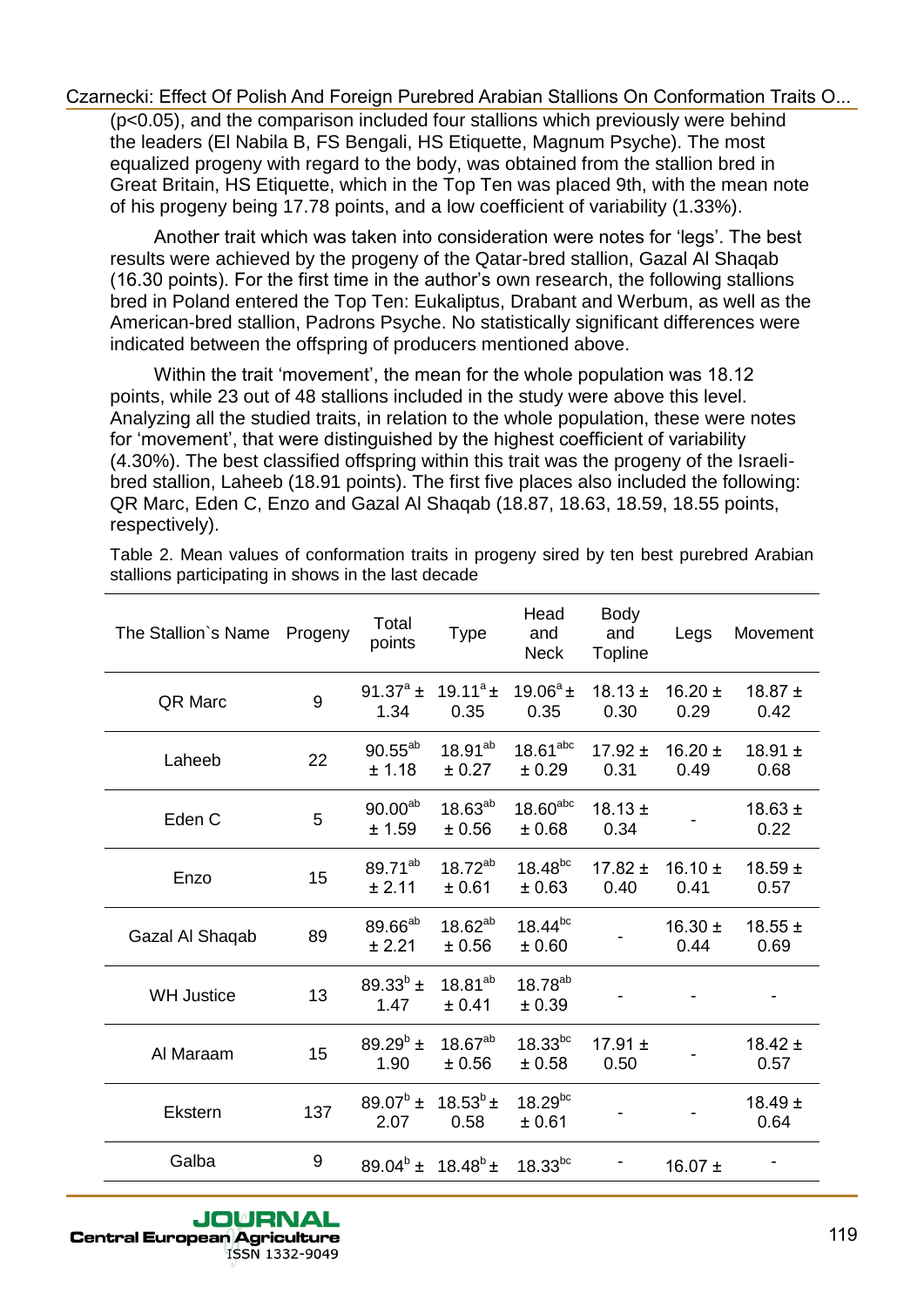| $18.43^{b}$ ±<br>$88.86^b \pm$<br>17.95 $\pm$<br>$\overline{7}$<br>Złocień<br>0.56<br>1.81<br>0.42<br>18.19 $^{\circ}$ ±<br>Psytadel<br>27<br>0.69<br>$17.83 \pm$<br>El Nabila B<br>5<br>0.29<br>17.82 $\pm$<br>FS Bengali<br>9<br>0.43<br>$17.78 \pm$<br><b>HS Etiquette</b><br>9<br>0.24<br>17.76 $\pm$<br>16.10 $\pm$<br>Magnum Psyche<br>$\overline{7}$<br>0.25<br>0.46<br>$16.12 \pm$<br>Eukaliptus<br>11<br>0.56<br>16.08 $\pm$<br>Drabant<br>6<br>0.25<br>16.08 $\pm$<br>Werbum<br>13<br>0.31<br>16.07 $\pm$<br>Padrons Psyche<br>5<br>0.37<br>The Total Score for<br>19.86<br>87.91<br>18.21<br>18.00<br>17.58<br>16.00<br>the Whole Population<br>a. b. c - mean values in columns marked with different letters differ significantly ( $P \le 0.05$ ); $\pm$<br>SD<br>In the evaluated population, thirty-six horses were awarded the title of champion<br>or reserve champion, while the best of them in every class was awarded the title of<br>'the best in show'. The most titled progeny came from the following stallions: Gazal Al<br>Shaqab, Ekstern and Laheeb (10, 7, 5 individuals, respectively). The awarded horses<br>in 47.2% came from the State Stud Michałów, 41.7% from the State Stud Janów<br>Podlaski, and 11.1% from a private breeding (17, 15, 4 individuals, respectively).<br><b>Discussion</b><br>Among the studied producers – fathers of half-siblings judged in shows,<br>stallions classified as 'improvers', improving the population, can be distinguished as<br>well as 'degraders', decreasing the breeding progress within conformation traits, as<br>well as those which neither improved nor deteriorated results of the progeny<br>compared with their peers.<br>The definite improver turned out to be the stallion born in 2005 in the United<br>States, QR Marc, whose progeny was placed first in the Top Ten in terms of the final |  | 2.04 | 0.60 | ± 0.53 | 0.28 |                     |
|-------------------------------------------------------------------------------------------------------------------------------------------------------------------------------------------------------------------------------------------------------------------------------------------------------------------------------------------------------------------------------------------------------------------------------------------------------------------------------------------------------------------------------------------------------------------------------------------------------------------------------------------------------------------------------------------------------------------------------------------------------------------------------------------------------------------------------------------------------------------------------------------------------------------------------------------------------------------------------------------------------------------------------------------------------------------------------------------------------------------------------------------------------------------------------------------------------------------------------------------------------------------------------------------------------------------------------------------------------------------------------------------------------------------------------------------------------------------------------------------------------------------------------------------------------------------------------------------------------------------------------------------------------------------------------------------------------------------------------------------------------------------------------------------------------------------------------------------------------------------------------------------|--|------|------|--------|------|---------------------|
|                                                                                                                                                                                                                                                                                                                                                                                                                                                                                                                                                                                                                                                                                                                                                                                                                                                                                                                                                                                                                                                                                                                                                                                                                                                                                                                                                                                                                                                                                                                                                                                                                                                                                                                                                                                                                                                                                           |  |      |      |        |      | $18.43 \pm$<br>0.57 |
|                                                                                                                                                                                                                                                                                                                                                                                                                                                                                                                                                                                                                                                                                                                                                                                                                                                                                                                                                                                                                                                                                                                                                                                                                                                                                                                                                                                                                                                                                                                                                                                                                                                                                                                                                                                                                                                                                           |  |      |      |        |      |                     |
|                                                                                                                                                                                                                                                                                                                                                                                                                                                                                                                                                                                                                                                                                                                                                                                                                                                                                                                                                                                                                                                                                                                                                                                                                                                                                                                                                                                                                                                                                                                                                                                                                                                                                                                                                                                                                                                                                           |  |      |      |        |      | $18.43 \pm$<br>0.81 |
|                                                                                                                                                                                                                                                                                                                                                                                                                                                                                                                                                                                                                                                                                                                                                                                                                                                                                                                                                                                                                                                                                                                                                                                                                                                                                                                                                                                                                                                                                                                                                                                                                                                                                                                                                                                                                                                                                           |  |      |      |        |      |                     |
|                                                                                                                                                                                                                                                                                                                                                                                                                                                                                                                                                                                                                                                                                                                                                                                                                                                                                                                                                                                                                                                                                                                                                                                                                                                                                                                                                                                                                                                                                                                                                                                                                                                                                                                                                                                                                                                                                           |  |      |      |        |      | $18.48 \pm$<br>0.65 |
|                                                                                                                                                                                                                                                                                                                                                                                                                                                                                                                                                                                                                                                                                                                                                                                                                                                                                                                                                                                                                                                                                                                                                                                                                                                                                                                                                                                                                                                                                                                                                                                                                                                                                                                                                                                                                                                                                           |  |      |      |        |      |                     |
|                                                                                                                                                                                                                                                                                                                                                                                                                                                                                                                                                                                                                                                                                                                                                                                                                                                                                                                                                                                                                                                                                                                                                                                                                                                                                                                                                                                                                                                                                                                                                                                                                                                                                                                                                                                                                                                                                           |  |      |      |        |      |                     |
|                                                                                                                                                                                                                                                                                                                                                                                                                                                                                                                                                                                                                                                                                                                                                                                                                                                                                                                                                                                                                                                                                                                                                                                                                                                                                                                                                                                                                                                                                                                                                                                                                                                                                                                                                                                                                                                                                           |  |      |      |        |      |                     |
|                                                                                                                                                                                                                                                                                                                                                                                                                                                                                                                                                                                                                                                                                                                                                                                                                                                                                                                                                                                                                                                                                                                                                                                                                                                                                                                                                                                                                                                                                                                                                                                                                                                                                                                                                                                                                                                                                           |  |      |      |        |      |                     |
|                                                                                                                                                                                                                                                                                                                                                                                                                                                                                                                                                                                                                                                                                                                                                                                                                                                                                                                                                                                                                                                                                                                                                                                                                                                                                                                                                                                                                                                                                                                                                                                                                                                                                                                                                                                                                                                                                           |  |      |      |        |      |                     |
|                                                                                                                                                                                                                                                                                                                                                                                                                                                                                                                                                                                                                                                                                                                                                                                                                                                                                                                                                                                                                                                                                                                                                                                                                                                                                                                                                                                                                                                                                                                                                                                                                                                                                                                                                                                                                                                                                           |  |      |      |        |      | 18.12               |
|                                                                                                                                                                                                                                                                                                                                                                                                                                                                                                                                                                                                                                                                                                                                                                                                                                                                                                                                                                                                                                                                                                                                                                                                                                                                                                                                                                                                                                                                                                                                                                                                                                                                                                                                                                                                                                                                                           |  |      |      |        |      |                     |
|                                                                                                                                                                                                                                                                                                                                                                                                                                                                                                                                                                                                                                                                                                                                                                                                                                                                                                                                                                                                                                                                                                                                                                                                                                                                                                                                                                                                                                                                                                                                                                                                                                                                                                                                                                                                                                                                                           |  |      |      |        |      |                     |
|                                                                                                                                                                                                                                                                                                                                                                                                                                                                                                                                                                                                                                                                                                                                                                                                                                                                                                                                                                                                                                                                                                                                                                                                                                                                                                                                                                                                                                                                                                                                                                                                                                                                                                                                                                                                                                                                                           |  |      |      |        |      |                     |
| point score, type, head and neck. His lineage is rich in the most famous producers of                                                                                                                                                                                                                                                                                                                                                                                                                                                                                                                                                                                                                                                                                                                                                                                                                                                                                                                                                                                                                                                                                                                                                                                                                                                                                                                                                                                                                                                                                                                                                                                                                                                                                                                                                                                                     |  |      |      |        |      |                     |

### **Discussion**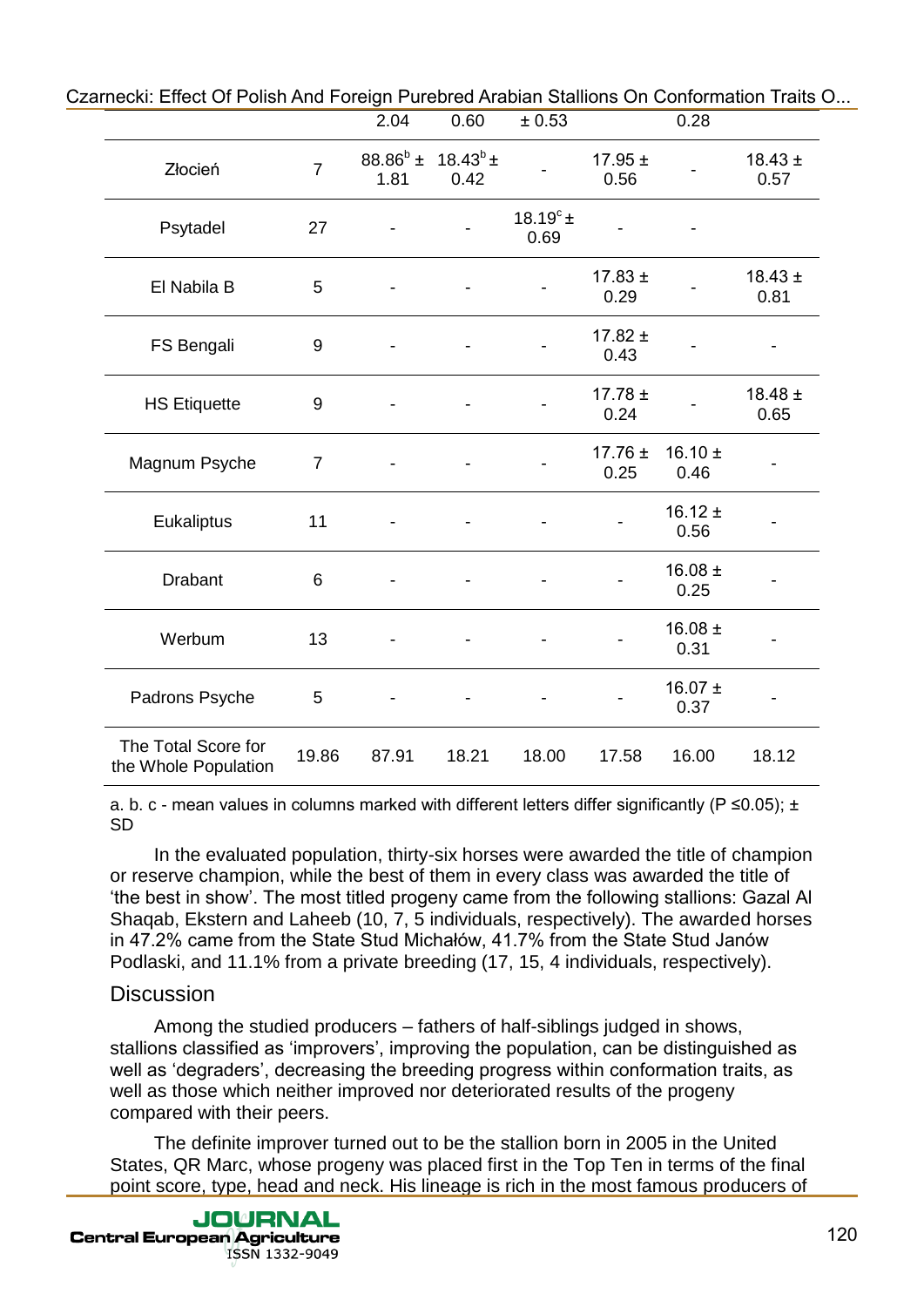the 20th century, beginning with one of the most notable Egyptian stallions of all time, Nazeer, to Morafic, Shaikh Al Badi, Ruminaja Ali, Anaza El Farid, Gazal Al Shaqab and finally to Marwana Al Shaqab. Good origin and success in shows drew the attention of breeders. In the past two years, his semen has been sold for over 500 mares, thanks to which he became one of the most widely used producers in recent years (Stojanowska, 2010b).

In purebred Arabian horses, refined or coarse head determines the typical nature or its lack, and thus winning or losing in the show. It was observed that in the studied population the best head was passed on by stallions born in the United States, owned by European breeders, QR Marc and WH Justice. Among the best 10 producers passing on a refined head to their progeny there was only one Polish stallion, bred in the State Stud Michałów, Ekstern. Although, in the ranking including the trait 'head and neck' he was placed 9th, he may enjoy the name of the father of the horse which got the highest score for this trait. His daughter, chestnut Ekina, as the only one obtained the highest notes, 20 points, from the three judges (Łęczycka, 2010). Also from this stallion, the highest number of starting offspring was observed, which constituted 14.36% of all evaluated horses. The high interest in this producer among breeders was probably influenced by the fact that he won all the shows in which he participated, winning among others the titles of All Nations Cup Champion, of Aachen, Europe and World (Łęczycka, 2009). Czarnecki. Effect of Probas And Foreign Purebeck Anabian Stalinons On Conformation Trails O...<br>Maximum and Foreign Pure and Foreign Pure and Foreign Pure and Foreign Pure and All Amaza Elisard, to Nordick Sharika All Amaza

WH Justice is also a stallion worth consideration as his progeny was 6th in the ranking of 'the final point score', third for the trait 'type' and second for the trait 'head and neck'. The structure of the body in offspring was judged below the mean value for the population, 17.55 points. It is connected with the fact that this charismatic stallion with a refined head has a soft back, which unfortunately is passed on to his progeny. The stallion was born in 1999 in the USA, and soon he came to Europe (Leo, 2007). So far, WH Justice has sired nearly 800 heads of progeny all over the world, and today is one of the stallions which have had a huge impact on breeding of Arabian horses (Messina, 2006).

Most equalized offspring in terms of 'the body', was sired by the stallion HS Etiquette. He is the son of stallion Simeon Sadik of the Egyptian origin, from Etenta purchased in Poland, the daughter of Monogramm and Emigracja, representative of the most awarded female family Milordka in the Polish State Stud Michałów. HS Etiquette, originating from this combination and bred in Great Britain, is a horse with beautiful dark eyes, good topline and shoulder-in (Chmiel, 2003). Improvers within the judged trait turned out to be also stallions El Nabila B (placed 6th) and FS Bengali (placed 8th), which in earlier comparisons were classified below the first top ten. They are both sons of the famous stallion, Kubinec. The chestnut stallion in the 1990s was one of the most widely used producers in the world, passing on to its progeny not only the looks, but also the correct structure and expressive movement (Stojanowska, 2007).

It is thought that legs of Arabian horses have numerous structure faults, which are often passed on from generation to generation. Therefore, the mean for the whole studied population was only 16.00 points, while the horse with the lowest score obtained a total note of 14.33 points, and the one with the highest score 17.00 points. Twenty stallions were above this mean in the ranking, and the best results were obtained by the offspring of the Qatar-bred stallion, Gazal Al Shaqab (16.30), which among others was the world champion, achieving huge success in the shows in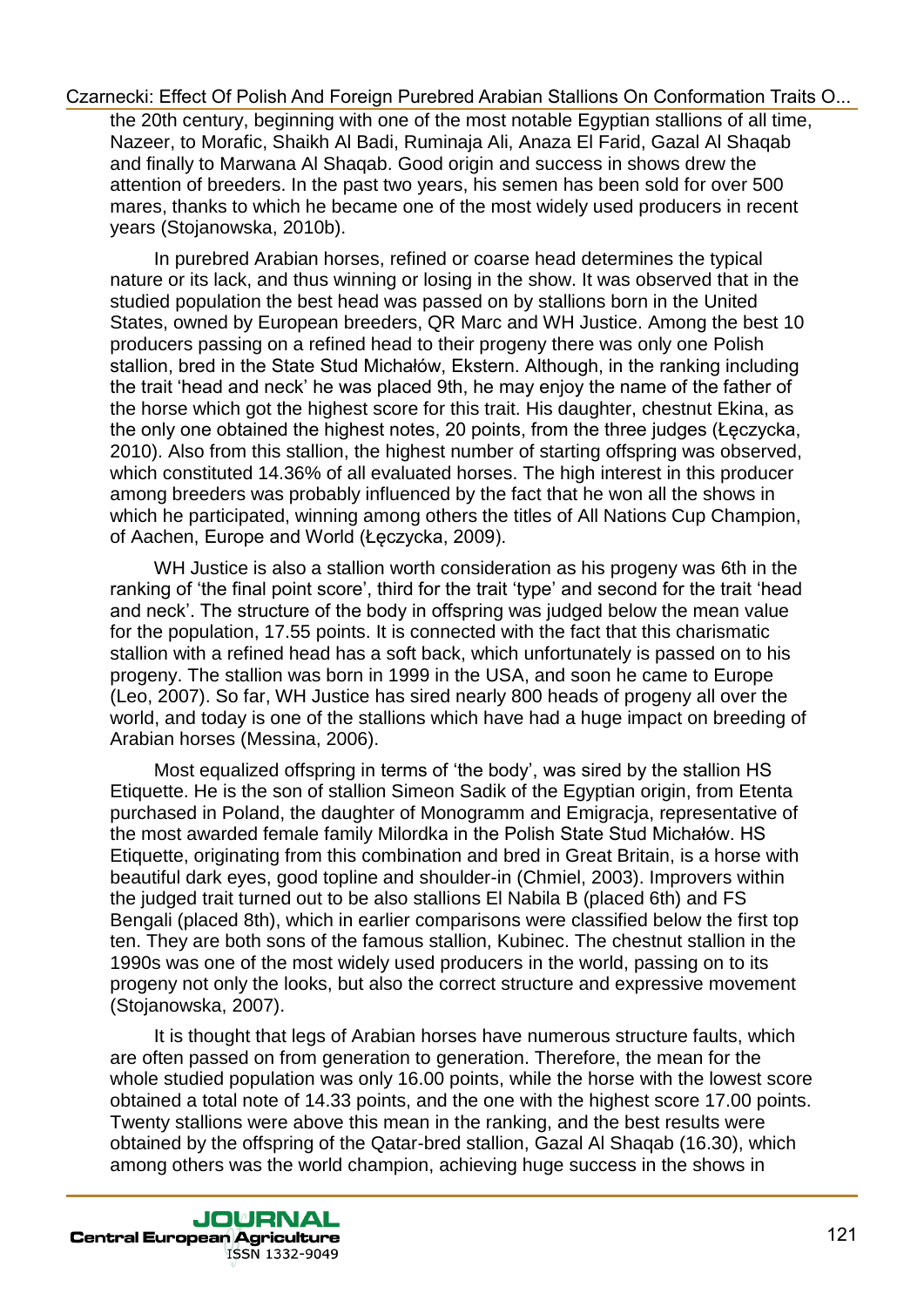Europe and Near East. This rather small, though correct and impressive dark bay stallion left a lot of valuable progeny in Poland (Łęczycka, 2005). Eukaliptus, in turn, (the oldest stallion, 1974) turned out to be the best Polish improver for this trait, being 4th in the Top Ten, right after three foreign producers. The Polish Champion of 1979, at first was used on a smaller scale, and left the best progeny at the end of his breeding career (Pankiewicz, 1999).

The improvers, improving the population within the trait 'movement' to a particularly high degree turned out to be foreign stallions, which took the first five places in the Top Ten. The title of the father of progeny with best movement gained an Israeli-bred stallion, Laheeb, which is a typical representative of the most valuable Egyptian lines of Arabian horses. To the value of his lineage contributes among others a very strong influence of line Nazeera. Today, horses from this line are very successful in shows all over the world (Idan, 2011). Czarnecki. Effect Of Polish And Foreign Purebreoi Arabian Stalinons On Contomation Trains on the super and Near Eest. This rather and Hecker-Rat. 2005, Euclidiby the method of Valuable progress And Day<br>
(the niest start o

### Conclusions

1. In the Top Ten of producers, with regard to the total means of final point score per head of progeny, there were 8 stallions of foreign origin and only 2 from the Polish breeding (Ekstern and Złocień).

2. Among stallions, which passed on the best conformation traits to their progeny in the studied period, the most beneficial indicators were obtained by stallions of foreign origin: QR Marc, Laheeb ,WH Justice, Eden C, Enzo and Gazal Al Shaqab.

3. Observed were special predispositions of certain stallions to pass on particular traits to their progeny.

### References

Catalogs of Spring Youth Arabian Horse Shows (In Polish).

- Chmiel, K., (2003) A really international championship. Koń Polski, 234, 16-17 (In Polish).
- Chmiel, K., Gajewska, A. & Sobczuk, D., (2002) Estimation of breeding value of purebred Arabian stallions with regard to conformation traits. Roczniki Naukowe Zootechniki, 29, 7-17 (In Polish).
- Dubois, C., Manfredi, E., Ricard, A., (2008) Optimization of breeding schemes for sport horses. Livestock Science, 118, 99-112.
- Głażewska, I., Jezierski, T., (2004) Pedigree analysis of Polish Arabian horses based on founder contributions. Livestock Production Science, 90, 293-298.
- Idan, T., (2011) Laheeb a tribute. Tutto Arabi, 2, 184-203.
- Leo, S., (2007) Arabian Stallions of the World III. Alim Editrice, Milano, 238-239.
- Łęczycka, U., (2005) An exceptional championship. Koń Polski, 254, 34-36 (In Polish).
- Łęczycka, U., (2009) The milestone of success. Monogramm. In: Leo S. (ed.) Arabian Stallions of the World IV. Alim Editrice, Milano, 26-47.
- Łęczycka, U., (2010) The Dream Show Horse, Ekstern. In: Leo S (ed.) Arabian Stallions of the World V. Alim Editrice, Milano, 32-43.

Messina, F., (2006) WH Justice. Tutto Arabi, 6, 2-5.